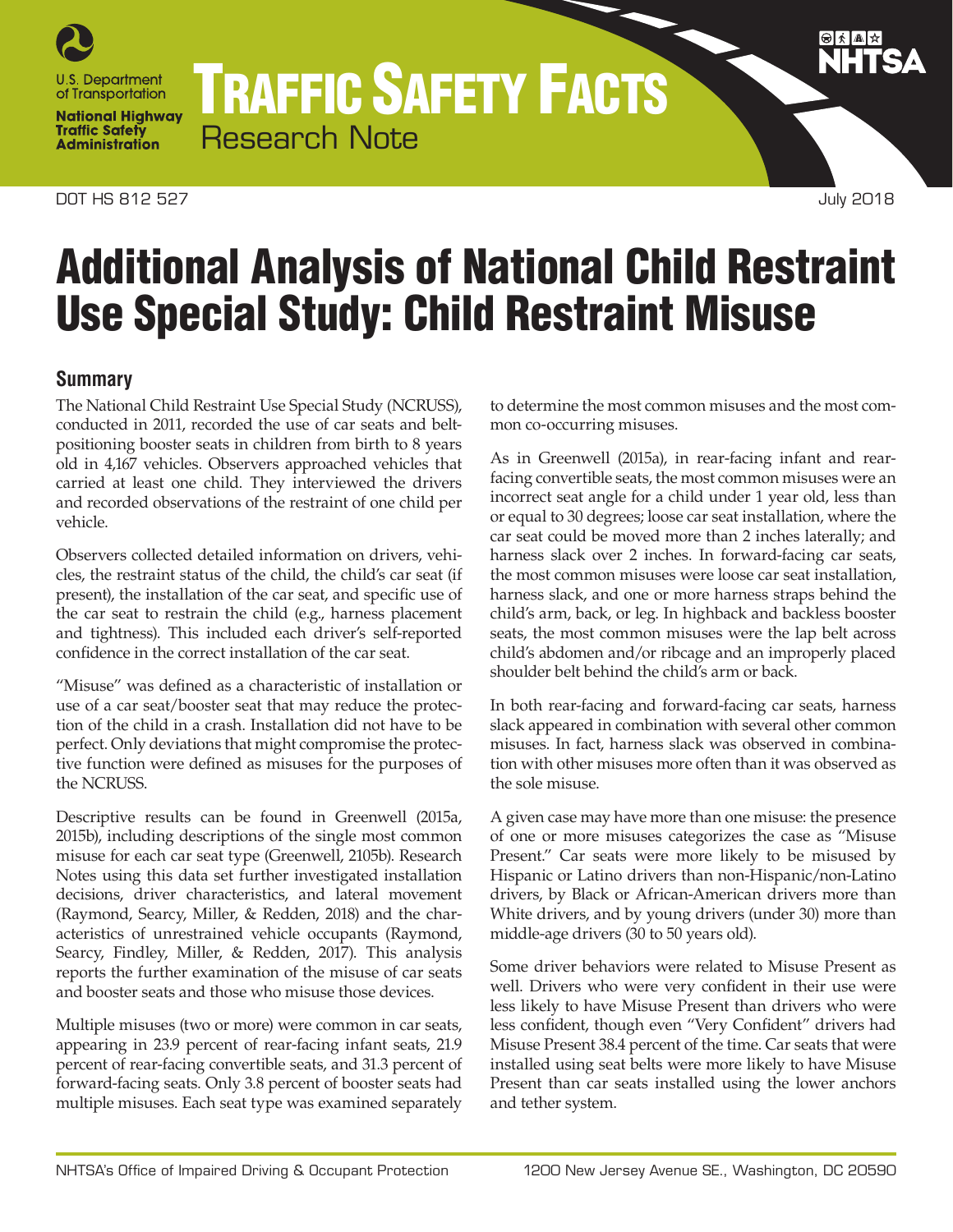# **Background**

The NCRUSS was a nationally representative survey, with data collected at 24 primary sampling units (PSUs) across the country. The PSUs were established previously by a separate ongoing survey, the National Automotive Sampling System. The PSUs are defined geographically and can be thought of as cities, counties, or groups of adjacent counties. The PSUs include urban, rural, and suburban environments and are located in 17 States (Greenwell, 2015a).

The NCRUSS survey offers field observations of car seats installed by people without expectation of inspection. That is, drivers did not plan or expect inspection, and the installation of the observed car seats was not biased by any expectation, desire for self-presentation, or other contaminating behavior.

Observers were child passenger safety technicians (CPSTs) who approached vehicles that carried at least one child. They interviewed the drivers and conducted detailed observations of the restraint use of one child per each vehicle. Observers collected information on drivers, vehicles, restraint status of the child, the child's car seat (if present), installation methods used, the specific use of each seat's features (e.g., harness placement and tightness), and any misuses.

Specific details of data collection can be found in the 2011 National Child Restraint Usage Special Study User's Coding Manual (Barron, Doyle, & Radja, 2011). Descriptive information is reported in Greenwell (2015a, 2015b), which did not report inferential testing. Research Notes using this data set further investigated installation decisions, driver characteristics, and lateral movement (Raymond, Searcy, Findley, Miller, & Redden, 2017) and the characteristics of unrestrained vehicle occupants (Raymond, Searcy, Miller, & Redden, 2018).

The NCRUSS investigated misuse of car seats. An internal panel of subject matter experts identified misuse as characteristics of installation or usage that may reduce the safety of the car seat or booster seat for the child occupant. Details of the specific operationalization of the definition can be found in Greenwell (2015a).

The NCRUSS data set offers the opportunity to further investigate the misuse and co-occurring misuses of child restraint devices and to examine those who misuse those devices.

# **Research Questions**

- When misuse is present, what types of misuses are seen?
- When multiple misuses are present, what are the most common combinations?
- Who is most likely to misuse car seats?
- Are there demographic characteristics or behaviors that are associated with misuse?

# **Analysis**

# *Defining and Measuring Misuse*

"Misuse" was defined as a characteristic of installation or use of a car seat/booster seat that may reduce the protection of the child in a crash. Installation did not have to be perfect. Only deviations that might compromise the protective function were defined as misuses for the purposes of the NCRUSS. For example, loose installation was measured by pushing the seat side to side and measuring lateral movement. The "best practice" is 1 inch of movement or less – but a seat only was coded as misused if it moved more than 2 inches laterally.

In the NCRUSS observations, 3,814 cases represented the use of car seats or booster seats. In any data collection effort, there are missing or unknown values for some observations. In the NCRUSS, 431 cases (weighted 14%) were missing some or all of the observations relevant to defining misuse.

In Greenwell (2015a, 2015b), cases with unknown values were excluded from analysis for the calculation of single misuse rates. That is, Greenwell examined single misuse rates using different denominators for each single misuse: all cases with observations for that specific misuse contributed to the calculation of that single misuse rate. Cases with missing cells for other misuse observations were not excluded from the calculation of the single misuse rate as long as the observation for that single misuse was present.

For the current detailed investigation of types of misuse and predictors of misuse, only the 3,383 complete cases are included for analysis. Cases with missing data (with one or more defined misuses with unknown values) are excluded from analysis. Because the purpose of this analysis is to investigate multiple misuses, the denominator for these misuses must be the same across specific misuses. By including only the cases with complete misuse observations, a consistent denominator allows rates of misuse and multiple misuses to be illustrated graphically in Euler diagrams.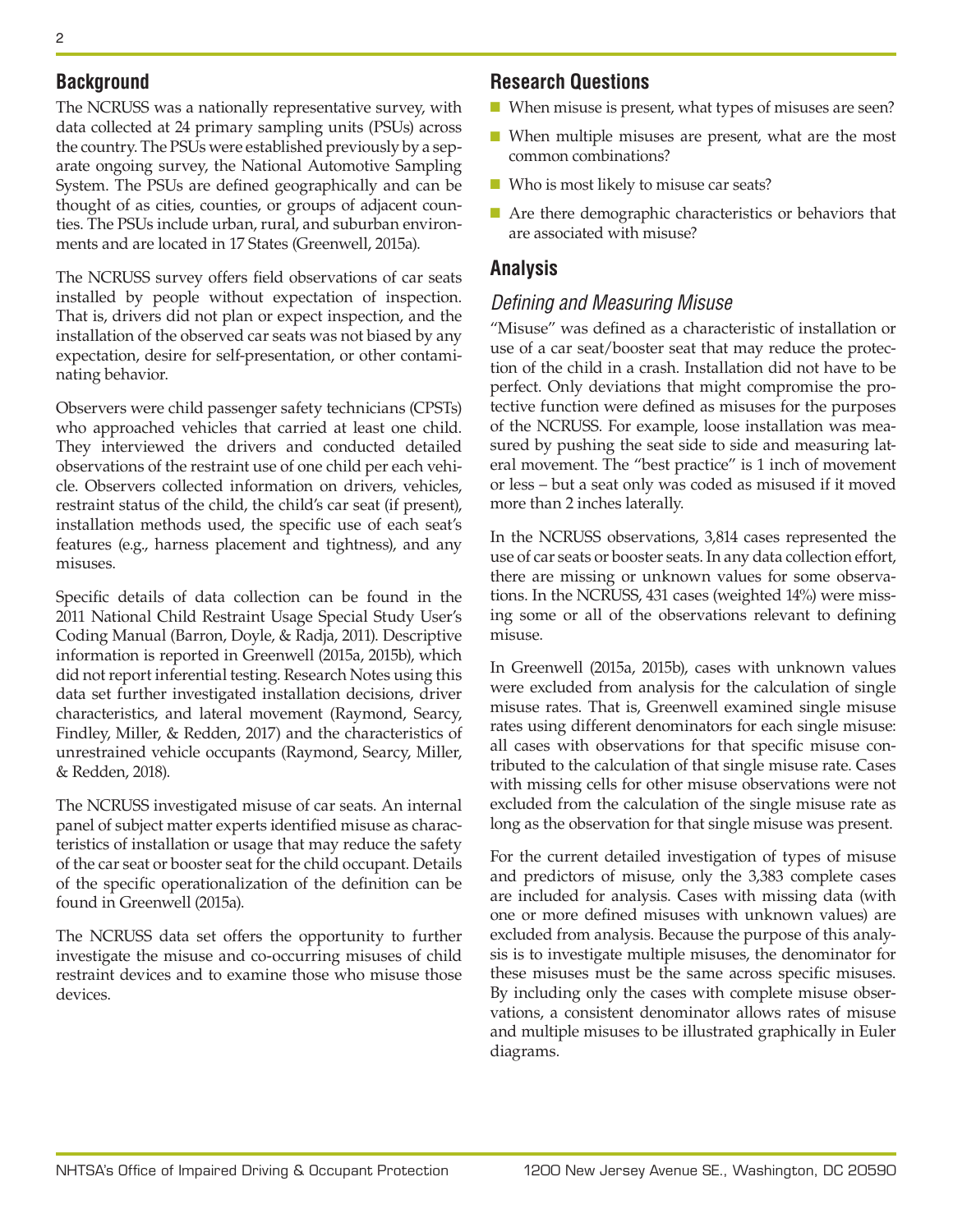A variable called "Misuse Present" was created to indicate whether a case was observed to have at least one defined misuse. A given case may have more than one misuse: the presence of one or more misuses categorizes the case as Misuse Present.

# *Statistical Methods*

The NCRUSS (2011) data collection and weighting plan was designed to represent the restraint use of children 8 and younger. That is, sampling and weighting adjusted the data to represent the use of the types of car seats. Each case is the restraint (or non-restraint) used by a sampled child, and the information collected in association with that child.

SAS survey methods for subgroup analyses use only cases defined by the subgroup in the calculation of point estimates, but use the entire sample in the variance estimation, including the calculation of standard errors to account for variability resulting from subgroup creation that is unrelated to the survey design. Since the NCRUSS sampling weights are relative to the sampled child in the vehicle, reporting of results related to drivers must be in reference to the sampled children.

Descriptive statistics report weighted frequencies, with standard errors (SE), 95 percent confidence intervals (CI), and design effects. All reported percentages are weighted percentages.

Sample sizes are small for many of the subgroups. As the subgroup sample size decreases, the confidence we have in our point estimates decreases. The corresponding weighted percentages may become less reliable (Greenwell, 2015a) as reflected in larger confidence intervals, and conclusions become less advisable.

Particularly for weighted percentages with large confidence intervals, it should be emphasized that the results are estimates and that there exists uncertainty about the true difference in proportion between subgroups. While a difference between subgroups may be found to be statistically significant, its practical significance must also be thoroughly evaluated.

In some of these groups that form the larger context, some cells are too small for analysis. Therefore, some subgroups may be combined. For example, too few people in the "Native Hawaiian/Other Pacific Islanders" category appear in the sample for analysis. Rather than exclude these cases, they are recoded with those who self-identified as "American Indian/Alaska Native" or "Other" to form an "All Other Races" group for analysis.

For inferential statistics, the Rao-Scott chi-square test, a design-adjusted version of the Pearson chi-square test appropriate for handling complex survey data, was used to test for association and differences in frequencies. In some comparisons (e.g., when comparing restrained and unrestrained groups) cell sizes differ greatly. The second-order Rao-Scott (design-adjusted) chi-square is appropriate when cell design effects vary substantially, as they do when cell sizes vary markedly. When testing associations and differences of frequencies between greatly unequal cell sizes, the second-order Rao-Scott (design-adjusted) chi-square is used. Throughout, the significance level was  $p < .05$  for analyses.

# **Results**

# *Descriptive Statistics*

# Car Seats and Booster Seats With Defined Misuses

Table 1 shows the List of Defined Misuses, which can also be found in Appendix D and Tables 12 and 13 of Greenwell (2015a). These are the misuses previously defined as detrimental to the protective function of the child restraint device.

Of the 3,383 complete cases in the NCRUSS observations, 1,866 cases (weighted 49%) had at least one misuse. The remaining 1,517 cases (weighted 51%) had no misuse.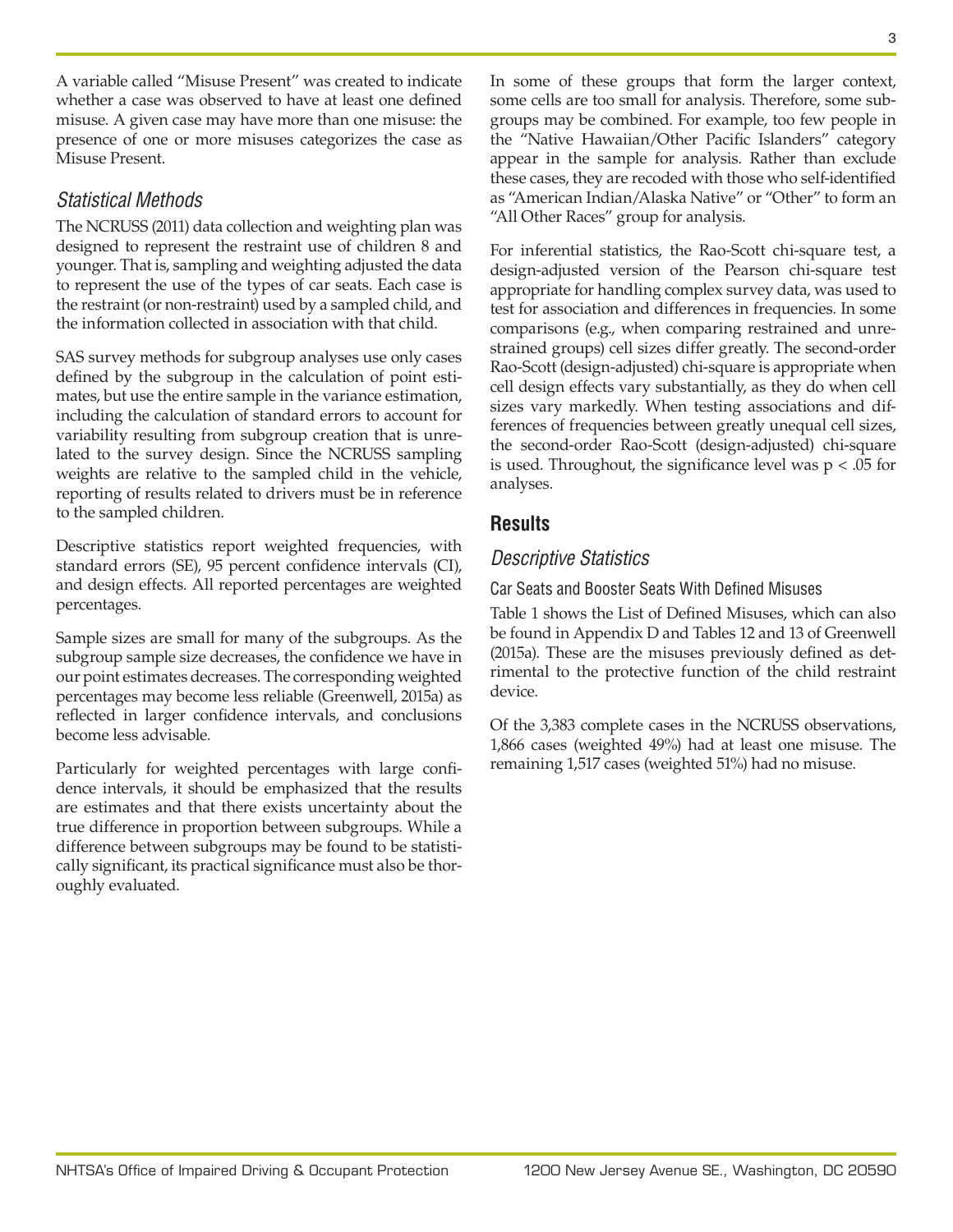#### 4

#### Table 1 **List of Defined Misuses**

**Car Seat to Vehicle Installation** 

Car seat's direction is incorrect

Loose installation: Moves >2 inches laterally (includes all cases with more than 2 inches of lateral movement)

Other method of attachment of car seat to vehicle (method is not seat belt or lower anchors and tether)

Car seat not attached to vehicle

Car seat not against vehicle back

Child less than 1 year old and car seat is upright

Child less than 1 year old and car seat angle is less than or equal to 30 degrees

Recline of more than 45 degrees

For seat installed with lower anchors: Both lower anchor connectors attached to something other than anchors

For seat installed with lower anchors: One of the connectors not attached to anything or attached to something other than anchor

For seat installed with lower anchors: Multiple car seats or boosters attached to lower anchors used by inspected car seat

For seat installed with lower anchors: Incorrect lower anchor strap routing

For seat installed with seat belt: Seat belt is not buckled

For seat installed with seat belt: Vehicle model years prior to 1996 and locking clip used on lap/shoulder; greater than 1 inch; used only on lap; used only on shoulder

For seat installed with seat belt: ELR mode and latch plate is not switchable—locked or locking

For seat installed with seat belt: Car seat lock-off is available and not in use and seat belt is in ELR mode and latch plate is not switchable—locked or locking

For seat installed with seat belt: Incorrect seat belt routing

**Restraining a Child in Car Seat** 

Child seated in front row, with an active air bag

Car seat is cracked/broken shell

Car seat has broken/frayed harness

Car seat uses non-regulated product, such as a belt tightener

Location of car seat not on vehicle seat

Harness not in use

Given harness in use, harness strap not buckled

Given harness in use, one or more harness straps behind arm/back/leg

Given harness in use, harness slack is greater than 2 inches

Given direction is rear-facing, both harness slots positioned above the child's shoulder by more than 2 inches

Given direction is forward-facing, both harness slots positioned below the child's shoulder by more than 2 inches

Child's head is above the top of car seat

**Restraining a Child in Booster Seat** 

Child seated in front row, with an active air bag

Location of booster seat not on vehicle seat

Booster seat is cracked/broken shell

Booster seat has broken/frayed harness

Booster seat uses non-regulated product, such as a belt tightener

Seat belt is not buckled

Child's head above vehicle seat back

Shoulder belt behind arm or back

Lap belt across abdomen/ribcage

Lap belt not used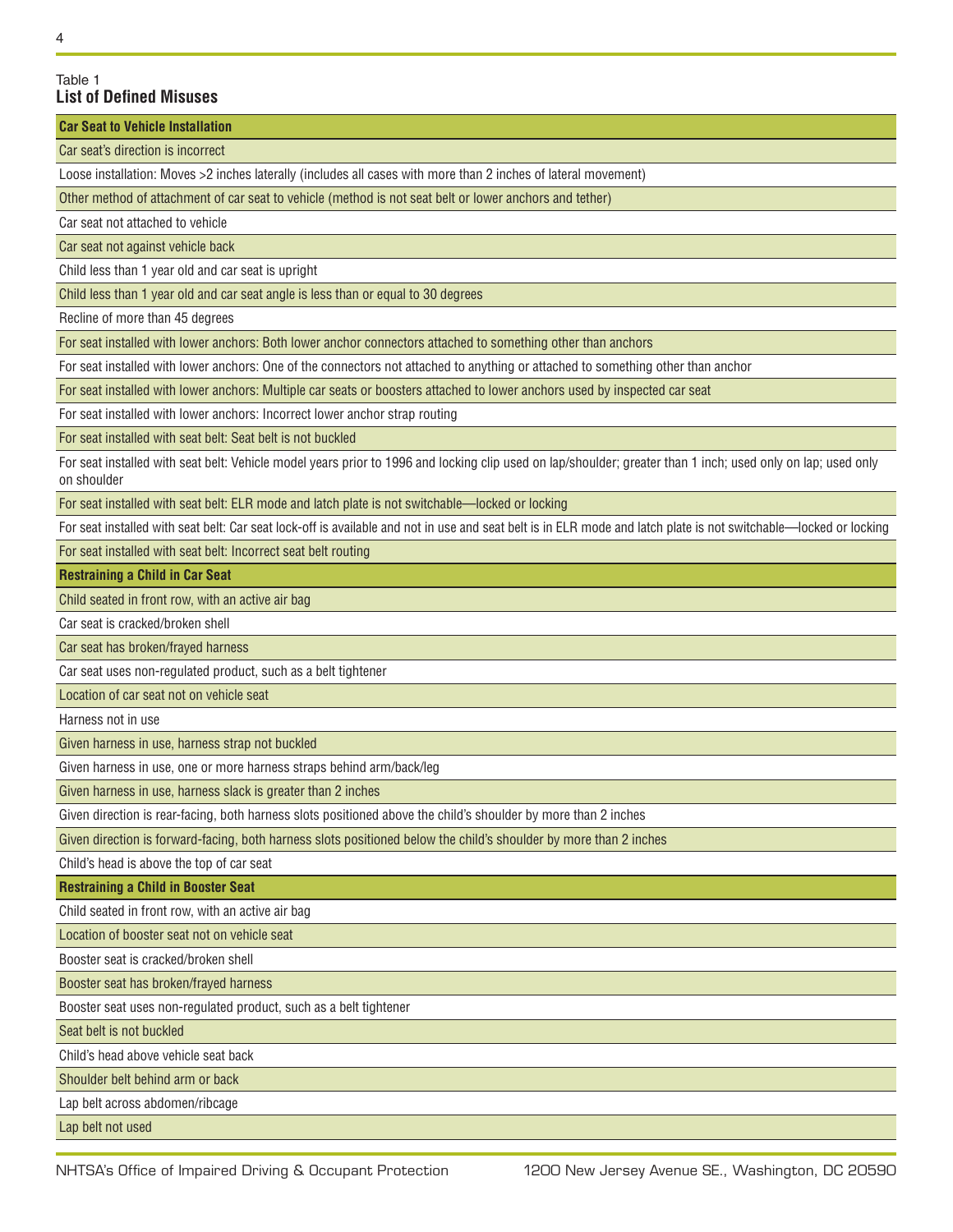These misuses were used to identify car seat and booster seats where misuse was present. In any case with complete usage data, the presence of one or more of these misuses was sufficient to categorize a car seat or booster seat as misused.

#### **When misuse is present, what types of misuse are seen?**

Tables 2, 3, and 4 show proportions of each misuse as it contributes to the cases with complete usage observations. These tables are similar conceptually to Tables 10 to 13 in Greenwell (2015a) but are calculated with a single denominator for each seat type (cases with complete observations for all usage measures) rather than different denominators for each single misuse (cases with complete observations for that specific misuse). The use of complete cases and a single denominator for each seat type allows the more direct comparison of misuse and the illustration of multiple misuses in Euler diagrams. The patterns of misuse proportions are consistent with Greenwell (2015a, 2015b).

Table 2 shows the list of defined misuses, with the weighted proportions for each seat type as they contribute to the cases with complete observations of usage. For this table, the defined misuses include only those misuses that do not apply to specific installation methods (e.g., incorrect lower anchor strap routing, incorrect seat belt routing). Note that a given case may have more than one observed misuse, so proportions will not sum to 100 percent. The sample size

listed in the header shows the number of complete cases for that seat type. Sample size reported in the body of the table shows the number of cases with that particular misuse.

Misuses for rear-facing infant seats and rear-facing convertible seats showed similar patterns (see also Greenwell, 2015a, 2015b). For misuses unrelated to a specific installation method, the most common misuse in rear-facing seats was an incorrect angle of recline, where a child less than 1 year old rode in a seat at an angle less than or equal to 30 degrees. The next most common misuse was loose installation, where the seat moved more than 2 inches laterally (side to side). The third most common misuse was harness slack of more than 2 inches. Seats that did not show misuse would exhibit an angle of recline from 30 to 45 degrees, less than 2 inches of lateral movement, and less than 2 inches of harness slack.

Forward-facing seats are subject to many of the same possible misuses as rear-facing seats. They differ from rearfacing seats in their need to be against the back of the vehicle seat and in the lack of need for a specific angle of recline. Consistent with Greenwell (2015a, 2015b), among forward-facing car seats, the most frequently observed misuse was loose installation. The second most common misuse was harness slack of more than 2 inches, followed by one or more harness straps behind the child's back, arm, or leg.

#### Table 2

| <b>Defined Misuses</b>                                            | <b>Rear-Facing Infant</b><br>$(n=248)$  | <b>Rear-Facing Convertible</b><br>$(n=122)$ | <b>Forward-Facing</b><br>$(n=1,819)$ |  |  |  |  |  |  |  |  |  |
|-------------------------------------------------------------------|-----------------------------------------|---------------------------------------------|--------------------------------------|--|--|--|--|--|--|--|--|--|
|                                                                   | <b>Car Seat to Vehicle Installation</b> |                                             |                                      |  |  |  |  |  |  |  |  |  |
| Car seat's direction is incorrect                                 | $\sqrt{6.4\%}$ (n=11)                   | $0.0\%$ (n=0)                               | $0.3\%$ (n=6)                        |  |  |  |  |  |  |  |  |  |
| Loose installation: Moves > 2 inches laterally                    | $12.6\%$ (n=59)                         | $5.7\%$ (n=10)                              | 17.0% (n=358)                        |  |  |  |  |  |  |  |  |  |
| Other method of attachment of car seat to vehicle                 | $\overline{0.1\%}$ (n=1)                | $\overline{0.7\%}$ (n=1)                    | $\overline{0.5}$ % (n=10)            |  |  |  |  |  |  |  |  |  |
| Car seat not attached to vehicle                                  | $0.9\%$ (n=7)                           | $0.0\%$ (n=0)                               | $3.2\%$ (n=71)                       |  |  |  |  |  |  |  |  |  |
| Car seat not against vehicle back                                 | n/a                                     | n/a                                         | $3.4\%$ (n=74)                       |  |  |  |  |  |  |  |  |  |
| Child less than 1 year old and car seat is upright                | $2.9\%$ (n=7)                           | $\overline{0.0\%}$ (n=0)                    | n/a                                  |  |  |  |  |  |  |  |  |  |
| Child less than 1 year old and car seat angle is up to 30 degrees | 16.1% $(n=32)$                          | $14.0\%$ (n=9)                              | n/a                                  |  |  |  |  |  |  |  |  |  |
| Recline of more than 45 degrees                                   | $3.3\%$ (n=9)                           | $1.6\%$ (n=3)                               | n/a                                  |  |  |  |  |  |  |  |  |  |
|                                                                   | <b>Restraining a Child in Car Seat</b>  |                                             |                                      |  |  |  |  |  |  |  |  |  |
| Child seated in front row, with an active air bag                 | $0.4\%$ (n=1)                           | $0.0\%$ (n=0)                               | $0.2\%$ (n=5)                        |  |  |  |  |  |  |  |  |  |
| Car seat is cracked/broken shell                                  | $0.0\%$ (n=0)                           | $0.0\%$ (n=0)                               | $0.3\%$ (n=12)                       |  |  |  |  |  |  |  |  |  |
| Car seat has broken/frayed harness                                | $3.3\%$ (n=1)                           | $0.0\%$ (n=0)                               | $1.0\%$ (n=24)                       |  |  |  |  |  |  |  |  |  |
| Car seat uses non-regulated product                               | $0.0\%$ (n=0)                           | $1.5\%$ (n=1)                               | $0.4\%$ (n=4)                        |  |  |  |  |  |  |  |  |  |
| Location of car seat not on vehicle seat                          | $0.0\%$ (n=0)                           | $0.0\%$ (n=0)                               | $\overline{0.0\%}$ (n=0)             |  |  |  |  |  |  |  |  |  |
| Harness not in use                                                | $3.4\%$ (n=3)                           | $1.6\%$ (n=2)                               | $2.0\%$ (50)                         |  |  |  |  |  |  |  |  |  |
| Given harness in use, harness strap not buckled                   | $1.4\%$ (n=7)                           | $0.0\%$ (n=0)                               | $1.6\%$ (n=40)                       |  |  |  |  |  |  |  |  |  |
| Given harness in use, one or more harness straps                  | $0.6\%$ (n=4)                           | $0.9\%$ (n=1)                               | $5.4\%$ (n=85)                       |  |  |  |  |  |  |  |  |  |
| behind arm/back/leg                                               |                                         |                                             |                                      |  |  |  |  |  |  |  |  |  |
| Given harness in use, harness slack is greater than 2 inches      | $6.8\%$ (27)                            | $2.3\%$ (n=5)                               | 10.2% (n=267)                        |  |  |  |  |  |  |  |  |  |
| Given direction is rear-facing, both harness slots positioned     | $0.2\%$ (n=2)                           | $0.6\%$ (n=2)                               | $0.0\%$ (0)                          |  |  |  |  |  |  |  |  |  |
| above the child's shoulder by more than 2 inches                  |                                         |                                             |                                      |  |  |  |  |  |  |  |  |  |
| Given direction is forward-facing, both harness slots positioned  | $0.0\%$ (n=0)                           | $0.0\%$ (n=0)                               | $2.9\%$ (n=81)                       |  |  |  |  |  |  |  |  |  |
| below the child's shoulder by more than 2 inches                  |                                         |                                             |                                      |  |  |  |  |  |  |  |  |  |
| Child's head is above the top of car seat                         | $0.1\%$ (n=2)                           | $0.0\%$ (n=0)                               | $0.0\%$ (n=0)                        |  |  |  |  |  |  |  |  |  |

**Weighted Proportions of Defined Misuses by Seat Type, Excluding Those Related to Specific Installation Method**

NHTSA's Office of Impaired Driving & Occupant Protection 1200 New Jersey Avenue SE., Washington, DC 20590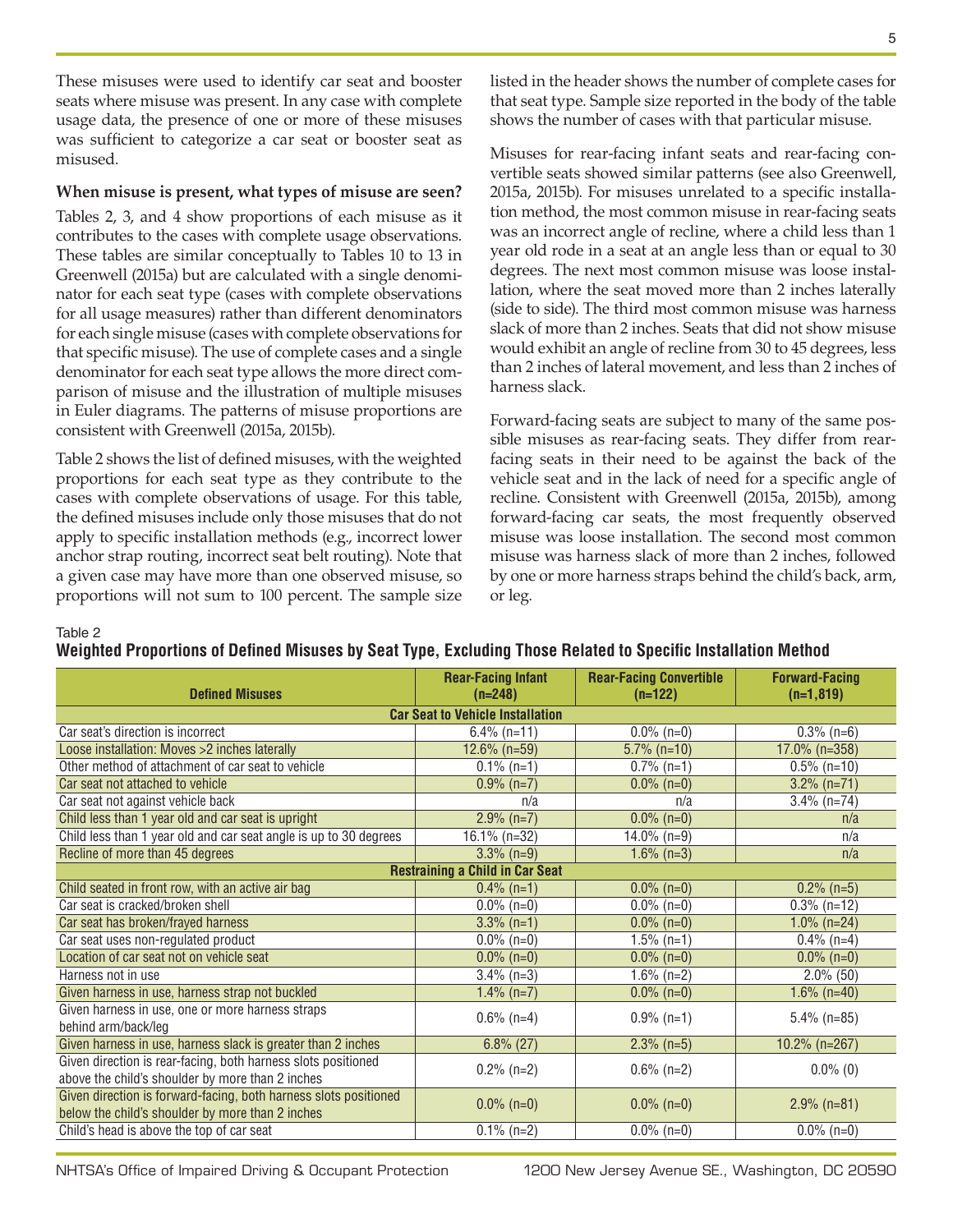Table 3 shows the other defined misuses that are related to the specific installation method, broken down by seat type, with weighted proportions as the misuses contribute to cases with complete usage observations. These other defined misuses are those that depend upon the installation method. For example, incorrect seat belt routing can be seen in a seat that is installed using the seat belt, but not in a seat that is installed using the lower anchors and tether. The most common installation-specific misuses are the following:

- Installed with seat belt and ELR mode and latch plate is not switchable—locked or locking: seen most often in rear-facing infant seats and forward-facing seats.
- Installed with lower anchors and incorrect lower anchor strap routing: seen most often in rear-facing convertible seats and forward-facing seats.
- Installed with seat belt and incorrect seat belt routing: seen most often in forward-facing seats but also in rearfacing convertible seats.

#### Table 3

#### **Weighted Proportions of Other Defined Misuses Related to Specific Installation Method by Seat Type**

| <b>Defined Misuses</b>                                                                                                                                                   | <b>Rear-Facing Infant</b><br>$(n=248)$ | <b>Rear-Facing Convertible</b><br>$(n=122)$ | <b>Forward-Facing</b><br>$(n=1,819)$ |  |  |  |  |  |  |  |  |
|--------------------------------------------------------------------------------------------------------------------------------------------------------------------------|----------------------------------------|---------------------------------------------|--------------------------------------|--|--|--|--|--|--|--|--|
| <b>Other Defined Misuses</b>                                                                                                                                             |                                        |                                             |                                      |  |  |  |  |  |  |  |  |
| Installed with seat belt and incorrect seat belt routing                                                                                                                 | n/a                                    | $9.8\%$ (n=19)                              | $18.3\%$ (n=524)                     |  |  |  |  |  |  |  |  |
| Installed with seat belt and seat belt is not buckled                                                                                                                    | $2.3\%$ (n=5)                          | $1.0\%$ (n=1)                               | $2.7\%$ (n=25)                       |  |  |  |  |  |  |  |  |
| Installed with seat belt and vehicle model years prior to 1996 and<br>locking clip used on lap/shoulder; greater than 1 inch; used only<br>on lap; used only on shoulder | $0\%$ (n=0)                            | $0.0\%$ (n=0)                               | $0.2\%$ (n=4)                        |  |  |  |  |  |  |  |  |
| Installed with seat belt and ELR mode and latch plate is not<br>switchable-locked or locking                                                                             | $25.5\%$ (n=70)                        | $8.9\%$ (n=13)                              | 25.8% (493)                          |  |  |  |  |  |  |  |  |
| Installed with seat belt and car seat lock-off is available and not<br>in use; seat belt in ELR mode and latch plate is not switchable—<br>locked or locking             | 1.3% (n=4)                             | $0.0\%$ (n=0)                               | $0.5\%$ (n=23)                       |  |  |  |  |  |  |  |  |
| Installed with lower anchors and incorrect lower anchor strap<br>routing                                                                                                 | n/a                                    | $28.6\%$ (41)                               | $15.5\%$ (n=396)                     |  |  |  |  |  |  |  |  |
| Installed with lower anchors and both lower anchor connectors<br>attached to something other than anchors                                                                | $0.5\%$ (n=4)                          | $0.3\%$ (n=1)                               | $0.5\%$ (n=11)                       |  |  |  |  |  |  |  |  |
| Installed with lower anchors and one of the connectors not<br>attached to anything or attached to something other than anchor                                            | $0.05\%$ (n=1)                         | $0.0\%$ (n=0)                               | $0.5\%$ (n=11)                       |  |  |  |  |  |  |  |  |
| Installed with lower anchors and multiple car seats or boosters<br>attached to lower anchors used by inspected car seat                                                  | $2.8\%$ (n=7)                          | $0.2\%$ (1)                                 | $2.0\%$ (24)                         |  |  |  |  |  |  |  |  |

Booster seats are designed to position the seat belt correctly against a child's frame, and are subject to different potential misuses than rear-facing infant seats, rear-facing convertible seats, and forward-facing seats. Table 4 shows weighted proportions of defined misuses in booster seats as they contribute to cases with complete usage observa-

tions. Consistent with Greenwell (2015a, 2015b), among booster seats (both highback and backless types), the most frequently observed misuse was the lap belt positioned across the child's abdomen or ribcage. The second-most common misuse was the shoulder belt behind the child's arm or back.

Table 4

## **Weighted Proportions of Defined Misuses for Booster Seats**

| <b>Defined Misuses</b>                            | <b>Highback Booster</b><br>$(n=627)$ | <b>Backless Booster</b><br>$(n=567)$ |
|---------------------------------------------------|--------------------------------------|--------------------------------------|
| Child seated in front row, with an active air bag | $0.2\%$ (n=3)                        | $1.9\%$ (n=11)                       |
| Location of booster seat not on vehicle seat      | $0.05\%$ (n=1)                       | $0.0\%$ (n=0)                        |
| Booster seat is cracked/broken shell              | $0.4\%$ (n=2)                        | $0.1\%$ (n=1)                        |
| Booster seat has broken/frayed harness            | $0.7\%$ (n=4)                        | $0.0\%$ (n=0)                        |
| Booster seat uses non-regulated product           | $0.0\%$ (n=0)                        | $0.0\%$ (n=0)                        |
| Seat belt is not buckled                          | $1.8\%$ (n=19)                       | $4.0\%$ (n=31)                       |
| Child's head above vehicle seat back              | $2.6\%$ (n=9)                        | $3.8\%$ (n=33)                       |
| Shoulder belt behind arm or back                  | $4.1\%$ (n=34)                       | $5.9\%$ (n=44)                       |
| Lap belt across abdomen/ribcage                   | $9.6\%$ (n=55)                       | $12.1\%$ (n=45)                      |
| Lap belt not used                                 | $0.9\%$ (n=12)                       | $2.1\%$ (n=16)                       |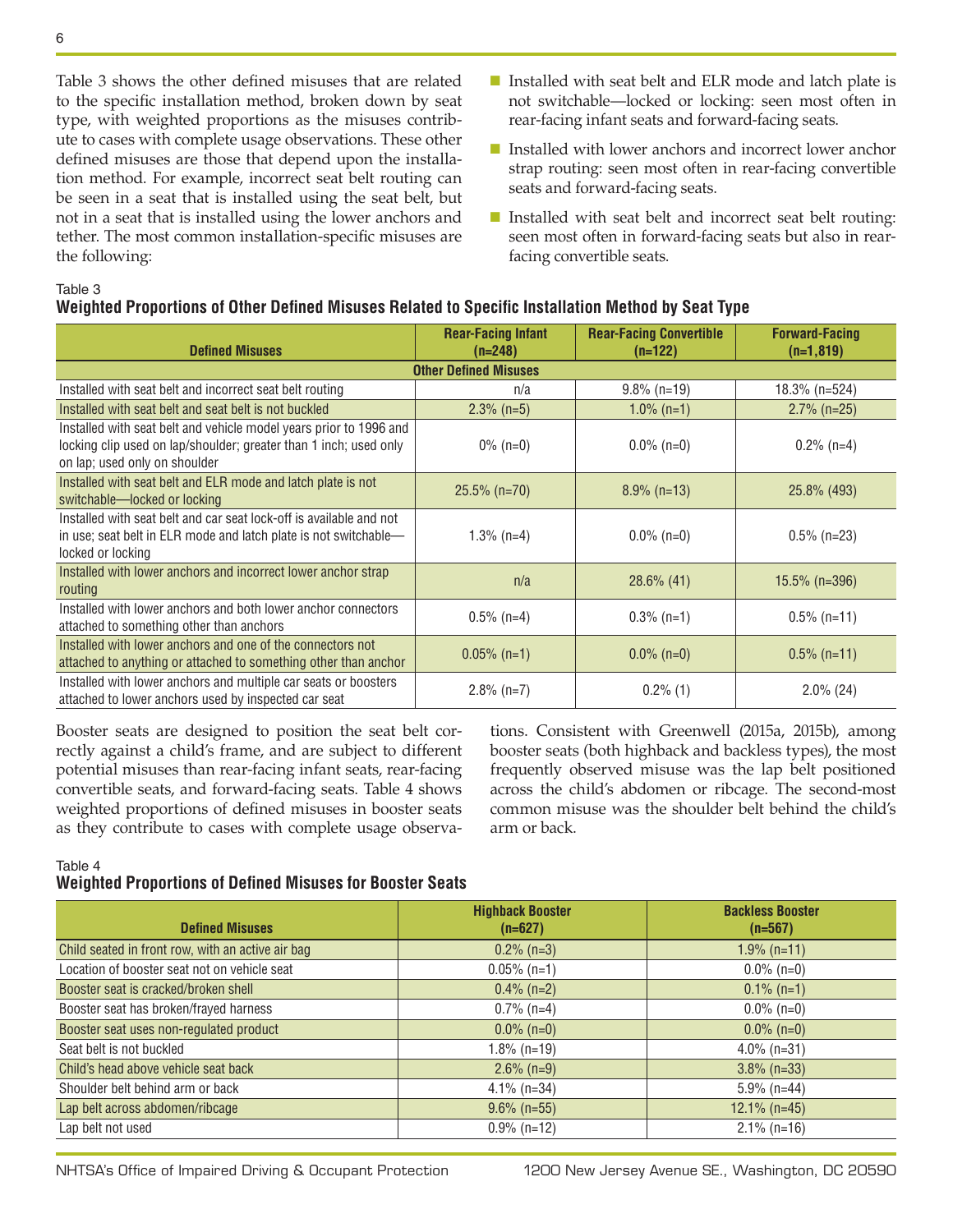## Misuse and Multiple Misuse by Seat Type

## **When multiple misuses are present, what are the most common combinations?**

Each seat type was examined separately to determine the most common co-occurring misuses. Euler diagrams show the ways that the more common misuses appear in combination. For each car seat or booster seat type, a diagram shows the misuses that represent 5 percent or more of the complete cases with misuse present.

Each diagram illustrates only complete cases with at least one misuse. Each misuse that represents more than 5 percent of these cases (complete cases with at least one misuse) is shown as a circle.

Multiple misuses are shown when they represent 1 percent or more of the cases. Cases with multiple misuse are shown where the circles overlap. When circles do not overlap, that combination of misuses either (a) does not appear in the data set or (b) does not represent 1 percent or more of complete cases with misuse present.

Following Greenwell (2015b), misuses shown are those that are not subjected to specific types of installation method of car seat/booster seat to the vehicle. That is, misuses unique to lower anchor use or to seat belt use are excluded in this first set of diagrams. The denominator therefore comes from complete cases only, where at least one misuse is present, and at least one misuse is not installation-specific.

## **Rear-facing infant and rear-facing convertible seats**

Multiple misuses were common, appearing in 23.9 percent of rear-facing infant seats (n=76; SE of percent=6.24%; 95% CI=10.3%, 37.5%; design effect=5.30) and 21.9 percent of rear-facing convertible seats (n=24; SE of percent=5.29%; 95% CI=10.3%, 33.4%; design effect=1.98).

When examining cases which show at least one misuse, 44.1 percent (n=100; SE of percent=6.49%; 95% CI=30.0%, 58.2%; design effect=3.87) of misuse cases in rear-facing infant and convertible seats show multiple misuses.

#### Figure 1

#### **Rear-Facing Infant and Convertible Seats With Observed Misuses, Specific Installation Methods Excluded**



Rear-facing infant and rear-facing convertible seats have been combined and can be seen in Figure 1, which shows frequent combinations of observed misuses. The most frequently seen misuse is the incorrect seat angle (42% of misuse cases), where the child is less than 1 year old and the car seat angle is less than 30 degrees. Loose installation is the next-most common misuse, seen in 29 percent of misuse cases. Six percent of the misuse cases include both these misuses. The next most common co-occurring misuses are, in order, harness slack over 2" *with* loose installation (3%), the car seat installed in incorrect direction *with* loose installation (1%), incorrect car seat angle where the

child is less than 1 year old and the car seat angle is more than 45 degrees *with* harness slack over 2" (2%), harness not buckled *with* the car seat angle less than 30 degrees (1%), and the car seat not attached to vehicle *with* harness slack over 2" (1%).

Harness slack was observed in combination with four other common misuses (loose installation, car seat angle over 45 degrees, upright car seat, and car seat not attached to vehicle). In fact, two-thirds of the harness slack cases are combined with another common misuse. Misuses that overlap by less than 1 percent are not shown in the diagram,

NHTSA's Office of Impaired Driving & Occupant Protection 1200 New Jersey Avenue SE., Washington, DC 20590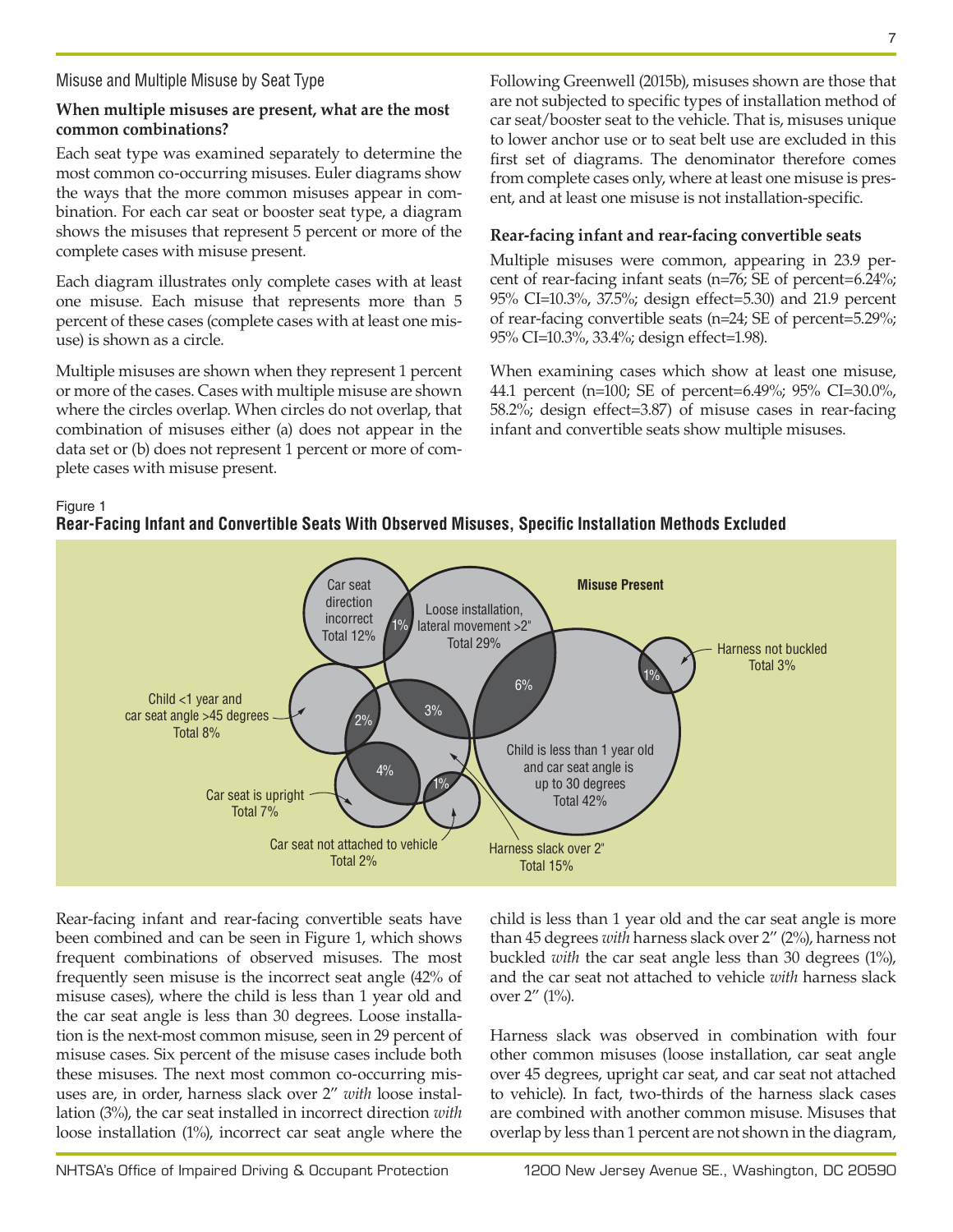and when all combinations are taken into account, including those not illustrated, harness slack was observed as the sole misuse in less than 2 percent of misuse cases: over 13 percent of harness slack misuses were in combination with one or more other misuses.

#### **Forward-facing seats**

Overall, multiple misuses appeared in 31.3 percent of forward-facing seats (n=736; SE of percent=4.71%; 95% CI=21.1%, 41.6%; design effect=18.76). When examining

#### Figure 2

## **Forward-Facing Car Seats With Observed Misuses, Specific Installation Methods Excluded**



misuses.

Harness slack over 2 inches was often seen in combination with other misuses. Harness slack was most often seen in combination with loose installation, as mentioned, or a misplaced strap (one or more harness straps behind the child's arm, back or leg) (5%) but was also seen in combination with the car seat not against the vehicle back (1%), with the harness in too-low slots (1%), and with the car seat not being attached to the vehicle (1%). Though other misuses were seen in multiple-misuse combinations, harness slack overlapped substantially (1% or more) with five other common misuses. Misuses which overlap by less than 1 percent are not shown in the diagram, and when all misuse combinations are taken into account, harness slack appears as the sole misuse in only 12 percent of misuse cases – 16 percent are in combination with one or more other misuses.

#### **Booster seats**

Overall, 3.8 percent of highback and backless booster seats (n=57; SE of percent=1.26%; 95% CI=1.0%, 6.5%; design effect=5.25) showed multiple misuses. Narrowing the field of interest down to cases which exhibit at least one misuse, 18.1 percent (n=57; SE of percent=5.79%; 95% CI=5.5%, 30.7%; design effect=5.82) of misuse cases in booster seats show multiple misuses.

cases that show at least one misuse, 47.5 percent (n=736; SE of percent=4.56%; 95% CI=37.6%, 57.5%; design effect=11.49) of misuse cases in forward-facing seats show multiple

Forward-facing seats are shown in Figure 2. The most common misuse, loose installation, was seen combined with harness slack (5% of misuse cases had both these misuses) and with the car seat not against the vehicle back (2% of

misuse cases with both these misuses).

Booster seats have 10 possible defined misuses, compared to the 23 possible misuses for car seats (excluding misuses specific to the type of installation method.) The Euler diagram (Figure 3) is correspondingly simpler, showing the five misuses that occur in 5 percent of misuse cases or more.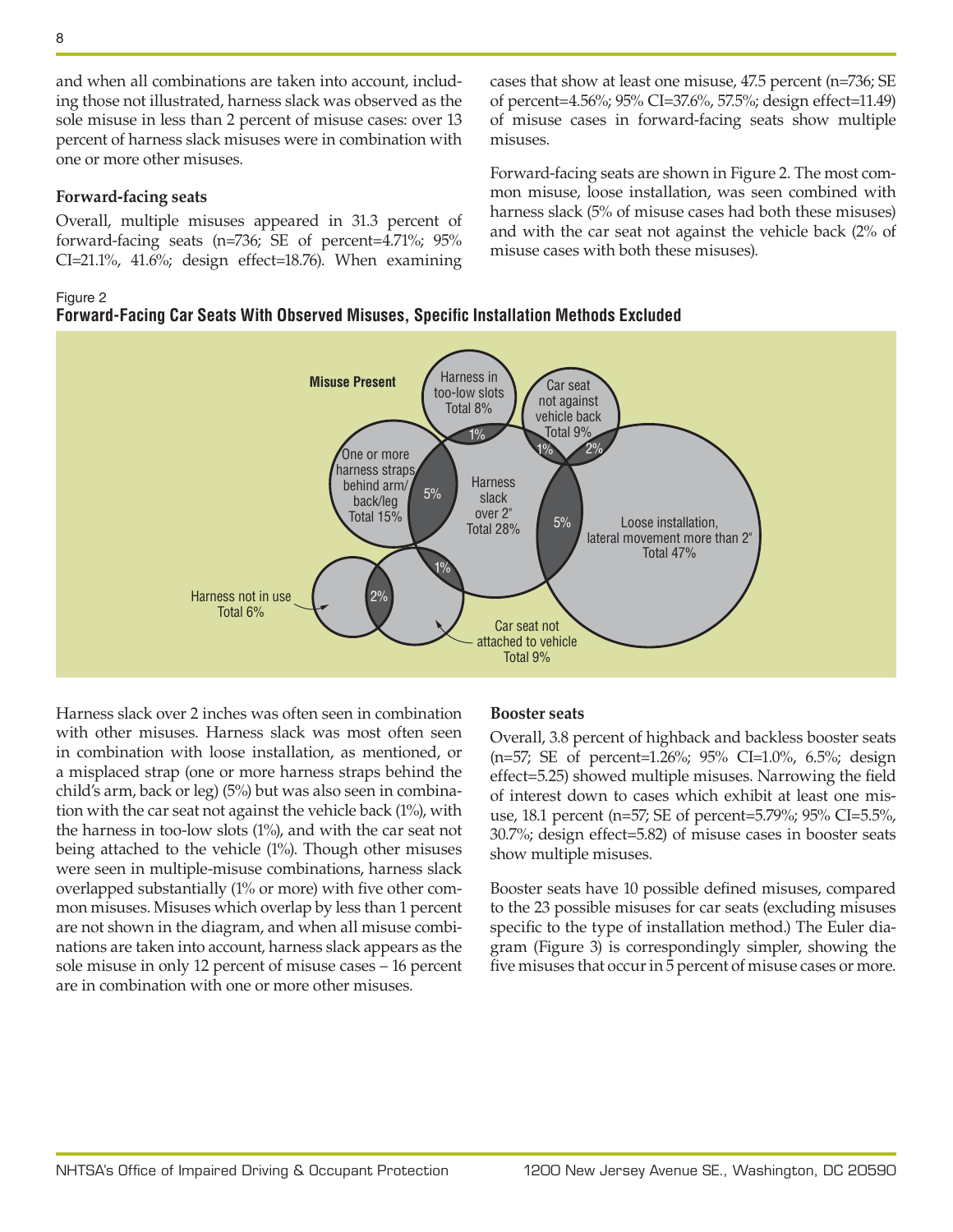## Figure 3

# **Highback and Backless Booster Seats With Observed Misuses, Specific Installation Methods Excluded**



The most common misuse was improper lap belt position, where the lap belt was observed across the abdomen and/or ribcage in 59 percent of misuse cases. When part of multiple misuses, it was paired most commonly with an unbuckled seat belt (8% of misuse cases showed both these misuses) or with a shoulder belt behind the child's arm or back (4%).

When the shoulder belt was positioned behind the child's arm or back, the child's head also was observed above the vehicle seat back in 2 percent of misuse cases.

Characteristics of Those Who Misuse Car Seats and Booster Seats

## **Who is most likely to misuse car seats and booster seats? Are there demographic characteristics and behaviors that are related to misuse?**

The calculation of the "Misuse Present" variable allows the investigation of demographic characteristics and behaviors that may be associated with the presence or absence of misuse. Recall that the absence of misuse does not imply correct use – it merely denotes the absence of the defined misuses expected to reduce the protection of the child in a crash.

## **Demographics**

Overall descriptive statistics for demographics of drivers by misuse present or absent appear in Table 5. Gender, Hispanic/Latino Ethnicity, Race, and Age Group are shown with the number of complete cases, the weighted percentages, and 95 percent confidence intervals, all by Misuse Present status. Because of the weights applied, sample sizes and weighted percentages do not have a simple arithmetic relationship.

Comparisons between groups can be made. For example, drivers were male in 19.8 percent of Misuse Present cases and in 20.8 percent of Non-Misuse Present cases. An examination of the confidence intervals reveals that the difference between the Misuse Present and Non-Misuse Present male proportions are not expected to be significantly different.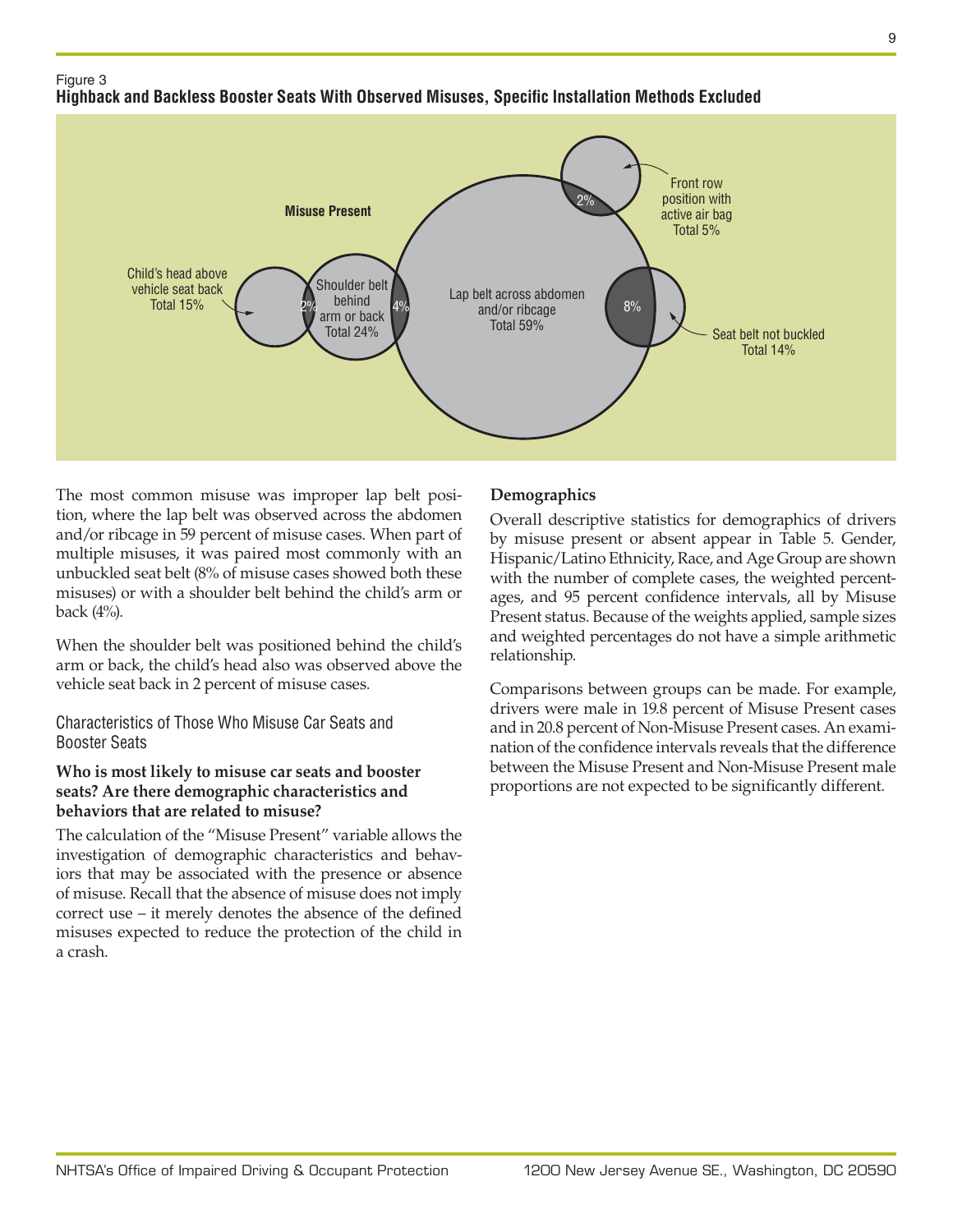|                     |                                                  |       | <b>Misuse Present</b>                    |                | <b>Misuse Absent</b>                     |
|---------------------|--------------------------------------------------|-------|------------------------------------------|----------------|------------------------------------------|
|                     | <b>Driver Characteristics</b>                    | (n)   | <b>Weighted Percentage</b><br>$195%$ CII | (n)            | <b>Weighted Percentage</b><br>$195%$ CI1 |
| Gender              | Male                                             | 396   | 19.8%<br>$[15.1\% - 24.4\%]$             | 323            | 20.8%<br>$[19.1\% - 22.5\%]$             |
|                     | Female                                           | 1,470 | 80.2%<br>$[75.6\% - 84.9\%]$             | 1,194          | 79.2%<br>$[77.5\% - 80.9\%]$             |
| Ethnicity           | Not Hispanic or Latino                           | 1,481 | 89.7%<br>$[86.6\% - 92.7\%]$             | 1,325          | 94.1%<br>$[90.4\% - 97.9\%]$             |
|                     | Hispanic or Latino                               | 310   | 10.3%<br>$[7.3\% - 13.4\%]$              | 157            | 5.9%<br>$[2.1\% - 9.6\%]$                |
|                     | White                                            | 1,297 | 67.7%<br>$[53.0\% - 82.5\%]$             | 1,248          | 85.5%<br>$[79.4\% - 91.5\%]$             |
|                     | <b>Black or African-American</b>                 | 325   | 25.8%<br>$[11.5\% - 40.1\%]$             | 139            | 8.8%<br>$[3.3\% - 14.2\%]$               |
| Race                | Asian                                            | 100   | 4.8%<br>$[1.2\% - 8.3\%]$                | 62             | 5.1%<br>$[1.7\% - 8.5\%]$                |
|                     | Native Hawaiian/Other Pacific<br><b>Islander</b> | 10    | 0.4%<br>$[0.03\% - 0.8\%]$               | $\overline{2}$ | 0.1%<br>$[0.0\% - 0.2\%]$                |
|                     | American Indian/Alaska Native                    | 10    | 0.2%<br>$[0.003\% - 0.4\%]$              | 3              | 0.03%<br>$[0.0\% - 0.1\%]$               |
|                     | <b>Other</b>                                     | 31    | 1.0%<br>$[0.1\% - 1.9\%]$                | 17             | 0.5%<br>$[0.1\% - 1.0\%]$                |
| Driver Age<br>Group | Age >50 years old                                | 128   | 6.0%<br>$[3.4\% - 8.6\%]$                | 99             | 4.3%<br>$[2.0\% - 6.6\%]$                |
|                     | Age 30-50 years old                              | 1,190 | 68.7%<br>$[63.9\% - 73.4\%]$             | 1,100          | 80.7%<br>$[74.9\% - 86.6\%]$             |
|                     | Age <30 years old                                | 437   | 25.4%<br>$[20.0\% - 30.8\%]$             | 225            | 15.0%<br>$[11.0\% - 18.9\%]$             |

#### Table 5 **Descriptive Statistics for Demographics of Drivers by Misuse Present or Absent**

Rao-Scott (design-adjusted) chi-square tests were used to investigate potential relationships of Misuse Present with Driver Gender, Hispanic or Latino ethnicity, Race, and Age, along with Child Gender.

Misuse Present was unrelated to Driver Gender (second-order Rao-Scott chi-square: F(1,12)=0.25, p=0.63, design correction=2.30), and Child Gender (second-order Rao-Scott chi-square: F(1,12)=0.04, p=0.84, design correction=2.15), as shown in Tables 6 and 7. That is, misuse was no more likely to be present with a particular gender of driver or child.

#### Table 6

## **Misuse Present by Driver Gender**

| Subgroup              | (n)   | (n) of Subgroup With<br><b>Misuse Present</b> | % of Subgroup With<br><b>Misuse Present</b> | <b>Standard Error of the</b><br><b>Percentage</b> | <b>Confidence Intervals</b> | <b>Design Effect</b> |
|-----------------------|-------|-----------------------------------------------|---------------------------------------------|---------------------------------------------------|-----------------------------|----------------------|
| <b>Male Drivers</b>   | 719   | 396                                           | 47.6%                                       | 5.17%                                             | $36.3\%$ , 58.9%            | 7.70                 |
| <b>Female Drivers</b> | 2.664 | .470                                          | 49.2%                                       | 3.85%                                             | 40.8%, 57.6%                | 15.82                |

#### Table 7

## **Misuse Present by Child Gender**

| Subgroup             |      | (n) of Subgroup With<br><b>Misuse Present</b> | % of Subgroup With<br><b>Misuse Present</b> | Standard Error of the<br><b>Percentage</b> | <b>Confidence Intervals</b> | <b>Design Effect</b> |
|----------------------|------|-----------------------------------------------|---------------------------------------------|--------------------------------------------|-----------------------------|----------------------|
| <b>Male Children</b> | 736  | 957                                           | 48.7%                                       | 4.26%                                      | 39.4%, 57.9%                | 12.62                |
| Female Children      | .606 | 886                                           | 49.2%                                       | $3.89\%$                                   | 40.7%, 57.7%                | 9.73                 |

Drivers with Hispanic or Latino ethnicity were more likely to misuse car seats or booster seats, as shown in Table 8

(second-order Rao-Scott chi-square: F(1,12)=5.48, p < .05, design correction=4.00).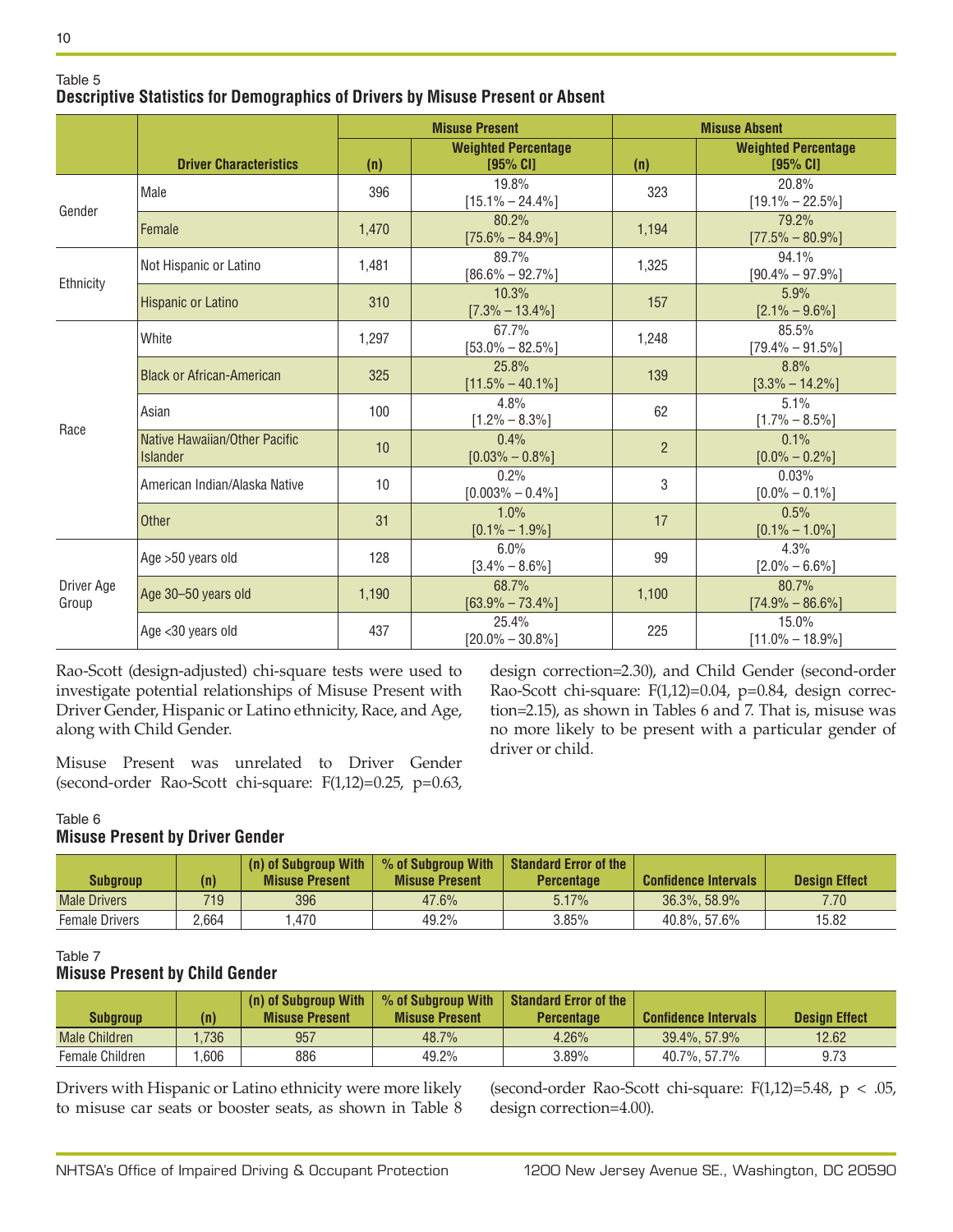#### Table 8 **Misuse Present by Drivers With Hispanic or Latino Ethnicity**

| <b>Subgroup</b>                   | (n)   | $\vert$ (n) of Subgroup With $\vert \%$ of Subgroup With $\vert$ Standard Error of the $\vert$<br><b>Misuse Present</b> | <b>Misuse Present</b> | <b>Percentage</b> | <b>Confidence</b><br><b>Intervals</b> | <b>Design Effect</b> |
|-----------------------------------|-------|-------------------------------------------------------------------------------------------------------------------------|-----------------------|-------------------|---------------------------------------|----------------------|
| <b>Hispanic or Latino Drivers</b> | 467   | 310                                                                                                                     | 62.4%                 | 6.68%             | 47.8%, 76.9%                          | 8.86                 |
| Non-Hispanic/Non-Latino Drivers   | 2.806 | .481                                                                                                                    | 47.3%                 | 4.17%             | $38.2\%$ , 56.4%                      | 19.59                |

Driver race was associated with Misuse Present (see Table 9). Driver race was recoded into four categories: White, Black or African-American, Asian, and All Other Races, shown in Table 9. The overall F statistic was significant (second-order Rao-Scott chi-square: F(1.79,21.42)=9.15, p < .05, design correction=6.54), allowing pairwise comparisons.

Black or African-American drivers were more likely to have a Misuse Present than White drivers (second-order Rao-Scott chi-square:  $F(1,12)=12.27$ ,  $p < .05$ , design correction=13.84), 73.2 percent of Black or African-American drivers misused car seats or booster seats, compared to 42.4 percent of White drivers.

Black or African-American drivers were more likely to have a Misuse Present than Asian drivers (second-order Rao-Scott chi-square:  $F(1,12)=4.96$ ,  $p < .05$ , design correction=7.20), 73.2 percent of Black or African-American drivers misused car seats or booster seats, compared to 46.4 percent of Asian drivers.

Misuse Present did not differ significantly between White drivers and Asian drivers (second-order Rao-Scott chisquare: F(1,12)=0.19, p=0.67, design correction=5.25), 46.4 percent of Asian drivers misused car seats or booster seats, compared to 42.4 percent of White drivers.

Drivers of All Other Races were more likely to have a Misuse Present than White drivers (second-order Rao-Scott chi-square:  $F(1,12)=7.25$ ,  $p < .05$ , design correction=1.71). Similarly, drivers of All Other Races were more likely to have a Misuse Present than Asian drivers (second-order Rao-Scott chi-square:  $F(1,12)=5.23$ ,  $p < .05$ , design correction=1.62). However, Misuse Present did not differ significantly between Drivers of All Other Races and Black or African-American drivers (second-order Rao-Scott chisquare: F(1,12)=0.09, p=0.77, design correction=1.00).

#### Table 9

#### **Misuse Present by Driver Race**

| <b>Subgroup</b>                                     | (n)   | (n) of Subgroup With<br><b>Misuse Present</b> | % of Subgroup With<br><b>Misuse Present</b> | <b>Standard Error of the</b><br><b>Percentage</b> | <b>Confidence Intervals</b> | <b>Design Effect</b> |
|-----------------------------------------------------|-------|-----------------------------------------------|---------------------------------------------|---------------------------------------------------|-----------------------------|----------------------|
| <b>Black or African-</b><br><b>American Drivers</b> | 464   | 325                                           | 73.2%                                       | 3.98%                                             | 64.5%, 81.9%                | 3.74                 |
| <b>White Drivers</b>                                | 2.545 | .297                                          | 42.4%                                       | 3.74%                                             | 34.2%, 50.5%                | 14.57                |
| <b>Asian Drivers</b>                                | 162   | 100                                           | 46.4%                                       | $10.11\%$                                         | 24.4%, 68.4%                | 6.61                 |
| All Other Races                                     | 73    | 51                                            | 70.9%                                       | 7.28%                                             | 55.0%, 86.7%                | 1.85                 |

Driver Age was related to Misuse Present as well. Driver Age was recoded into three categories: over 50, 30 to 50, or under 30. Age group was associated with Misuse Present (second-order Rao-Scott chi-square: F(1.46,17.52)=9.89, p < .05, design correction=3.18), shown in Table 10.

Misuse Present did not differ significantly between younger drivers (under 30) and older drivers (over 50) (second-order Rao-Scott chi-square: F(1,12)=0.31, p=0.59, design correction=4.57). Misuse Present also did not differ significantly between middle-age drivers (30 to 50) and older drivers (over 50) (second-order Rao-Scott chi-square: F(1,12)=2.49, p=0.14, design correction=3.63).

Younger drivers (under 30) were more likely to have a Misuse Present than middle-age drivers (30 to 50) (secondorder Rao-Scott chi-square:  $F(1,12)=28.32$ ,  $p < .05$ , design correction=2.01).

#### Table 10 **Misuse Present by Driver Age**

| <b>Subgroup</b> | (n)   | (n) of Subgroup With<br><b>Misuse Present</b> | % of Subgroup With<br><b>Misuse Present</b> | <b>Standard Error of the</b><br><b>Percentage</b> | <b>Confidence Intervals</b> | <b>Design Effect</b> |
|-----------------|-------|-----------------------------------------------|---------------------------------------------|---------------------------------------------------|-----------------------------|----------------------|
| Under Age 30    | 662   | 437                                           | 61.8%                                       | 3.12%                                             | 55.0%, 68.5%                | 2.72                 |
| Age 30-50       | 2.290 | .190                                          | 44.7%                                       | $4.01\%$                                          | $36.0\%$ , 53.5%            | 14.90                |
| Over Age 50     | 227   | 128                                           | 56.9%                                       | $7.90\%$                                          | $39.7\%$ , 74.1%            | 5.76                 |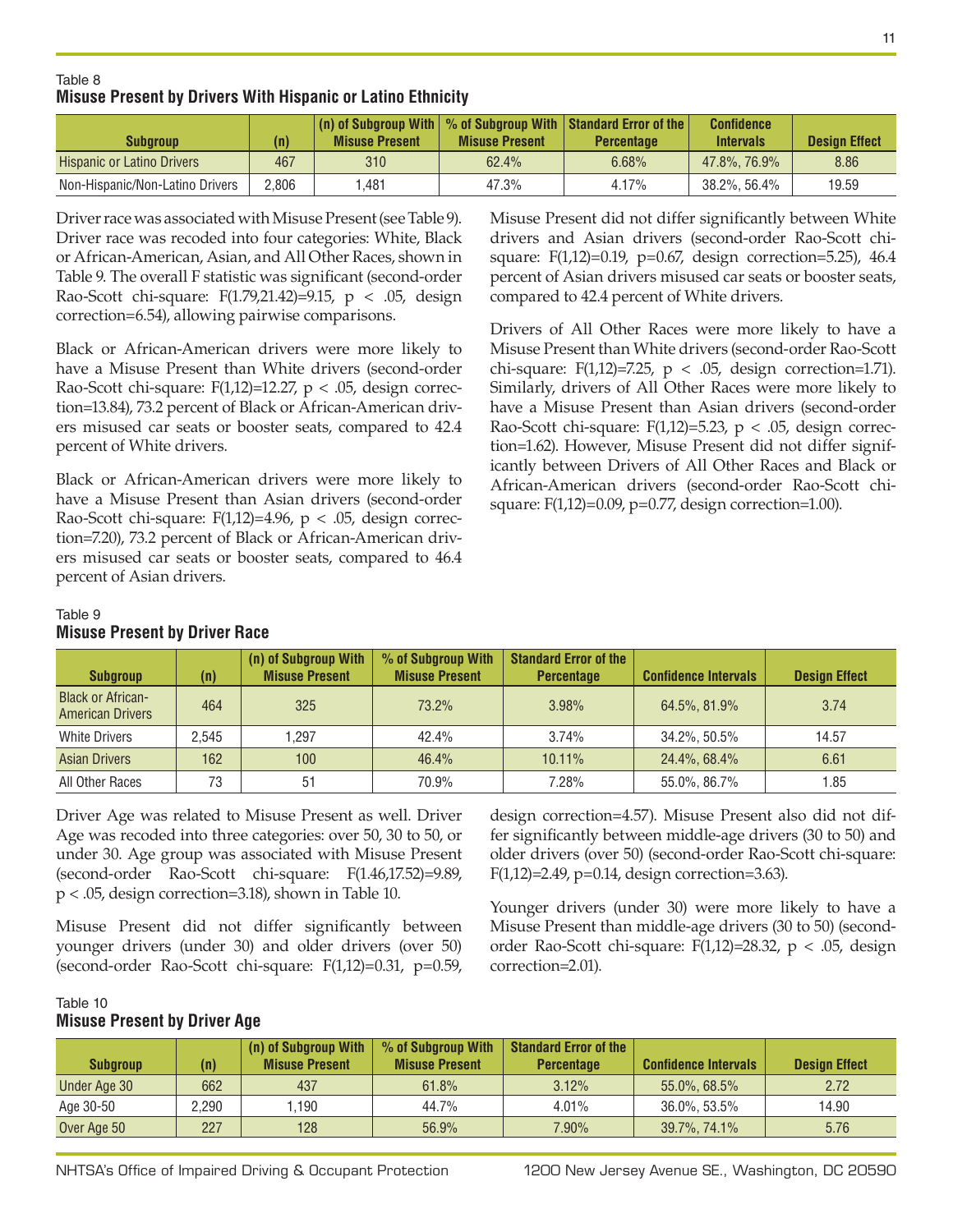## **Behaviors**

Driver restraint use (whether using the lap and shoulder belt or not using the seat belt) was not related to Misuse Present (second-order Rao-Scott chi-square: F(1,12)=2.84, p=0.12, design correction=3.68), shown in Table 11. In addi-

tion, a history of having driven with an unrestrained child was not related to Misuse Present (second-order Rao-Scott chi-square:  $F(1,12)=1.19$ ,  $p=0.30$ , design correction=3.84) as seen in Table 12.

#### Table 11 **Misuse Present by Driver Restraint Use**

| <b>Subgroup</b>       | (n)   | (n) of Subaroup With<br><b>Misuse Present</b> | <b>Misuse Present</b> | $\frac{1}{2}$ % of Subgroup With Standard Error of the<br><b>Percentage</b> | <b>Confidence Intervals</b> | <b>Design Effect</b> |
|-----------------------|-------|-----------------------------------------------|-----------------------|-----------------------------------------------------------------------------|-----------------------------|----------------------|
| Unrestrained          | 60    | 43                                            | 67.5%                 | $7.59\%$                                                                    | $51.0\%$ , 84.1%            | 1.55                 |
| Lap and Shoulder Belt | 2.616 | .442                                          | 48.4%                 | 4.47%                                                                       | $38.6\%$ , 58.1%            | 20.96                |

Table 12

# **Misuse Present by History of Driving With an Unrestrained Child**

| <b>Subgroup</b>                        | (n)   | (n) of Subgroup With<br><b>Misuse Present</b> | % of Subgroup With<br><b>Misuse Present</b> | <b>Standard Error of the</b><br><b>Percentage</b> | <b>Confidence Intervals</b> | <b>Design Effect</b> |
|----------------------------------------|-------|-----------------------------------------------|---------------------------------------------|---------------------------------------------------|-----------------------------|----------------------|
| Drove With<br>Unrestrained Child       | 466   | 239                                           | 53.6%                                       | 5.82%                                             | 40.9%, 66.3%                | 6.34                 |
| Never Drove With<br>Unrestrained Child | 2,808 | .563                                          | 48.0%                                       | 4.22%                                             | 38.8%, 57.1%                | 20.03                |

Drivers rated their confidence in the seat's correct installation on a 1 (Not Confident) to 5 (Very Confident) scale. Driver confidence was associated with lower rates of misuse based on the overall F statistic (second-order Rao-Scott chisquare: F(2.56,30.67)=5.57, p < .05, design correction=5.50), with Very Confident drivers showing the least likelihood (38.4%) of a Misuse Present, as shown in Table 13. Consistent with Greenwell (2015b), this is still a substantial proportion with misuse, and these Very Confident drivers may be less likely to seek out additional information about correct restraint usage.

#### Table 13

# **Misuse Present by Driver Confidence in Seat's Correct Installation**

|                    |      | (n) of Subgroup With  | % of Subgroup With    | <b>Standard Error of the</b> |                             |                      |
|--------------------|------|-----------------------|-----------------------|------------------------------|-----------------------------|----------------------|
| <b>Subgroup</b>    | (n)  | <b>Misuse Present</b> | <b>Misuse Present</b> | <b>Percentage</b>            | <b>Confidence Intervals</b> | <b>Design Effect</b> |
| (1) Not Confident  | 76   | 59                    | 62.3%                 | 12.3%                        | 35.5%, 89.1%                | 4.84                 |
| (2)                | 85   | 61                    | 70.6%                 | 10.6%                        | 47.5%, 93.7%                | 4.55                 |
| (3)                | 463  | 318                   | 63.7%                 | 3.7%                         | 55.7%, 71.7%                | 2.70                 |
| (4)                | .053 | 597                   | 52.5%                 | 6.4%                         | 38.6%, 66.4%                | 17.17                |
| (5) Very Confident | .416 | 664                   | 38.4%                 | 5.3%                         | 26.8%, 50.1%                | 17.05                |

Observers recorded the total number of occupants in the vehicle as well as the number of child passengers under age 9. Total number of occupants in the vehicle was recoded into two categories (three or fewer total occupants in the vehicle, more than three total occupants in the vehicle), shown in Table 14. Misuse Present was not related to the total number of occupants in the vehicle (second-order Rao-Scott chisquare: F(1,12)=1.93, p=0.19, design correction=2.47).

## Table 14 **Misuse Present by Number of Occupants in the Vehicle**

|                           |       | $\vert$ (n) of Subgroup With $\vert \%$ of Subgroup With Standard Error of the |                       |                   |                             |                      |
|---------------------------|-------|--------------------------------------------------------------------------------|-----------------------|-------------------|-----------------------------|----------------------|
| Subgroup                  | (n)   | <b>Misuse Present</b>                                                          | <b>Misuse Present</b> | <b>Percentage</b> | <b>Confidence Intervals</b> | <b>Design Effect</b> |
| Three or Fewer Occupants  | 2.890 | .589                                                                           | 48.6%                 | 4.08%             | $39.7\%$ , 57,4%            | 19.25                |
| More Than Three Occupants | 402   | 238                                                                            | 53.7%                 | 3.95%             | 45.1%, 62.3%                | 2.51                 |

When looking at all rear-facing and forward-facing car seats, Installation Method (whether the seat was installed with the lower anchors and tether or with the seat belt) was related to Misuse Present (second order Rao-Scott chisquare: F(1,12)=195.70,  $p < .05$ , design correction=1.58) (see Table 15). Cases installed using both methods simultaneously were excluded; use of both methods concurrently is a misuse. Car seats installed using seat belts were more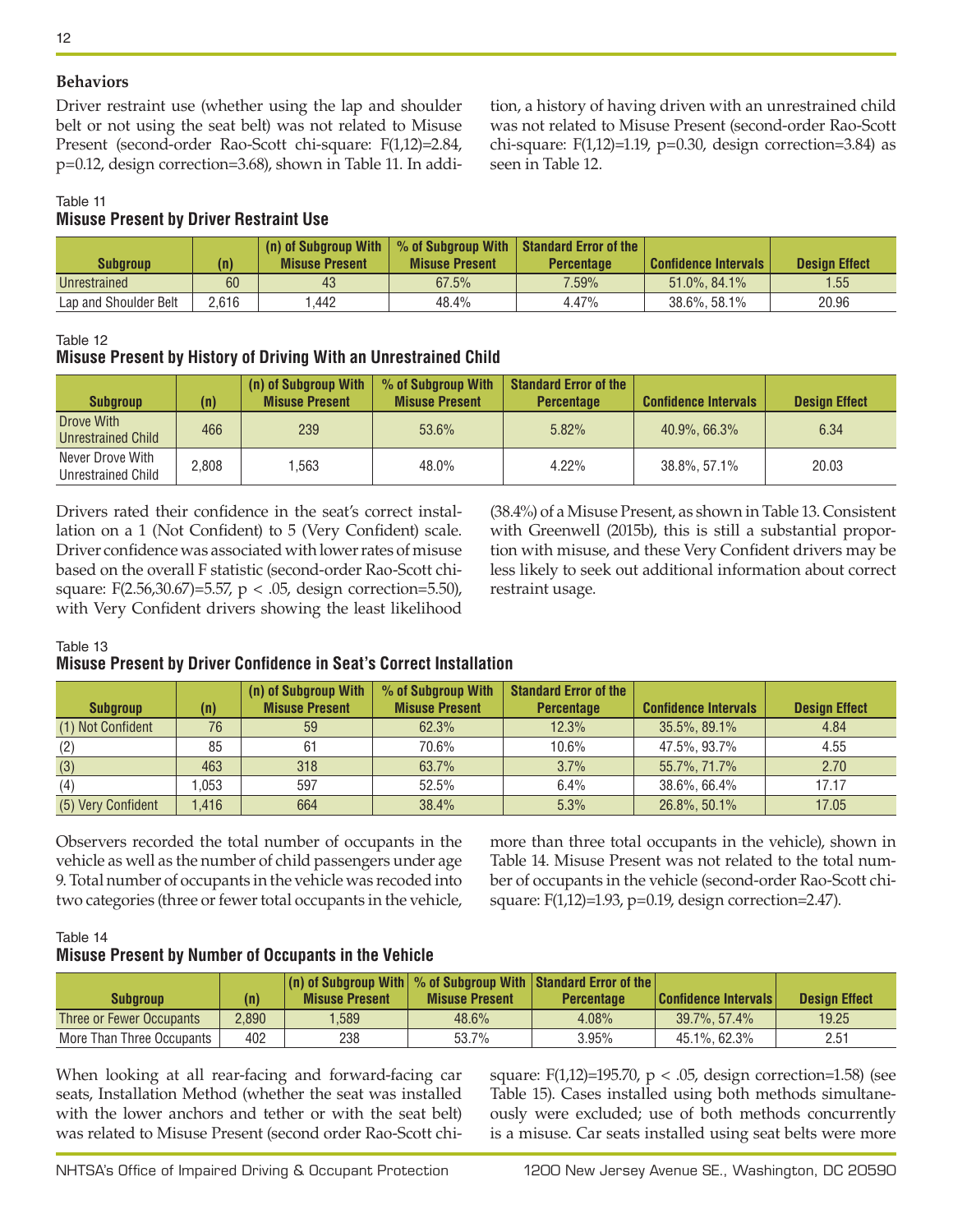likely to be misused than car seats installed using lower anchors and tethers. This effect holds true when examining all car seats by installation method, as described, and also holds true when examining only those cases where either installation method is equally possible (the vehicle seating position has both a seat belt and lower anchors, and the car seat has the capability to be installed using either the seat belt or lower anchors and tethers).

## Table 15 **Misuse Present by Installation Method**

| <b>Subaroup</b>                          | (n) | $(n)$ of Subgroup With $ n\rangle$<br><b>Misuse Present</b> | <b>Misuse Present</b> | % of Subgroup With   Standard Error of the  <br><b>Percentage</b> | <b>Confidence Intervals</b> | <b>Design Effect</b> |
|------------------------------------------|-----|-------------------------------------------------------------|-----------------------|-------------------------------------------------------------------|-----------------------------|----------------------|
| Lower Anchors or Lower<br>Anchors/Tether | 876 | 489                                                         | $42.0\%$              | 5.42%                                                             | $30.2\%$ , 53.8%            | 10.54                |
| Seat Belt Only                           | 867 | 747                                                         | 83.4%                 | 2.71%                                                             | 77.5%, 89.3%                | 4.61                 |

It is important to note that seat belt installation is associated with excessive lateral movement (Raymond et al., under agency review), which is one of the defined misuses included in the definition of Misuse Present.

The number of child passengers under 9 was recoded into four categories (One Child Passenger <9 years old, Two Child Passengers <9 years old, Three Child Passengers <9 years old, and Four or More Child Passengers <9 years old), see Table 16. Misuse Present was not related to the number of child passengers under age 9 (second-order Rao-Scott chisquare: F(2.31,27.68)=2.54, p=0.09, design correction=2.37).

# Table 16 **Misuse by Number of Child Passengers Under 9**

| <b>Subgroup</b>                               | (n)   | $(n)$ of Subgroup With $\infty$ of Subgroup With Standard Error of the<br><b>Misuse Present</b> | <b>Misuse Present</b> | <b>Percentage</b> | <b>Confidence Intervals</b> | <b>Design Effect</b> |
|-----------------------------------------------|-------|-------------------------------------------------------------------------------------------------|-----------------------|-------------------|-----------------------------|----------------------|
| One Child Passenger<br><9 Years Old           | 2.292 | 1.240                                                                                           | 48.8%                 | 4.08%             | 39.9%, 57.7%                | 15.29                |
| Two Child Passengers<br><9 Years Old          | 916   | 512                                                                                             | 47.1%                 | $4.32\%$          | 37.7%, 56.5%                | 6.86                 |
| <b>Three Child Passengers</b><br><9 Years Old | 135   | 86                                                                                              | 60.2%                 | 6.02%             | 47.1%, 73.3%                | 2.03                 |
| Four or More Child<br>Passengers <9 Years Old | 20    | 12                                                                                              | 36.5%                 | 7.98%             | 19.1%, 53.9%                | 0.52                 |

Drivers described their perception of car seat and booster seat efficacy for young children. They compared child safety seats to seat belts for children under 2, and made

the same comparison for children 2 to 4 years old. Though cell sizes are not appropriate for inferential analysis, these groups can be seen in Tables 17 and 18.

#### Table 17

## **Misuse by Driver Perception of Car Seat and Booster Seat Efficacy Relative to Seat Belt Use for Children Less Than 2 Years Old**

| <b>Subgroup for Children</b><br><2 Years Old | (n)   | (n) of Subgroup With   % of Subgroup With<br><b>Misuse Present</b> | <b>Misuse Present</b> | Standard Error of the   Confidence Intervals<br><b>Percentage</b> |                 | <b>Design Effect</b> |
|----------------------------------------------|-------|--------------------------------------------------------------------|-----------------------|-------------------------------------------------------------------|-----------------|----------------------|
| Not As Good?                                 | Ŏ     |                                                                    | 19.5%                 | 14.09%                                                            | $0.0\%$ , 50.2% | 0.88                 |
| The Same?                                    | 76    | 45                                                                 | 63.4%                 | 5.44%                                                             | 51.6%, 75.2%    | 0.96                 |
| Better Than Seat Belts?                      | 3.200 | .753                                                               | 48.2%                 | $3.97\%$                                                          | 39.5%, 56.8%    | 20.23                |

#### Table 18

# **Misuse by Driver Perception of Car Seat and Booster Seat Efficacy Relative to Seat Belt Use for Children Ages 2-4**

| <b>Subgroup for Children</b> |       | (n) of Subgroup With  |                       | % of Subgroup With   Standard Error of the |                             |                      |
|------------------------------|-------|-----------------------|-----------------------|--------------------------------------------|-----------------------------|----------------------|
| 2-4 Years Old                | (n)   | <b>Misuse Present</b> | <b>Misuse Present</b> | <b>Percentage</b>                          | <b>Confidence Intervals</b> | <b>Design Effect</b> |
| Not As Good?                 | a     |                       | 71.7%                 | 14.37%                                     | 40.4%, 100.0%               | 0.81                 |
| The Same?                    | 96    | 57                    | 48.1%                 | 11.96%                                     | 22.1%, 74.2%                | 5.44                 |
| Better Than Seat Belts?      | 3.172 | .734                  | 48.3%                 | 3.88%                                      | $39.9\%$ , 56.8%            | 19.16                |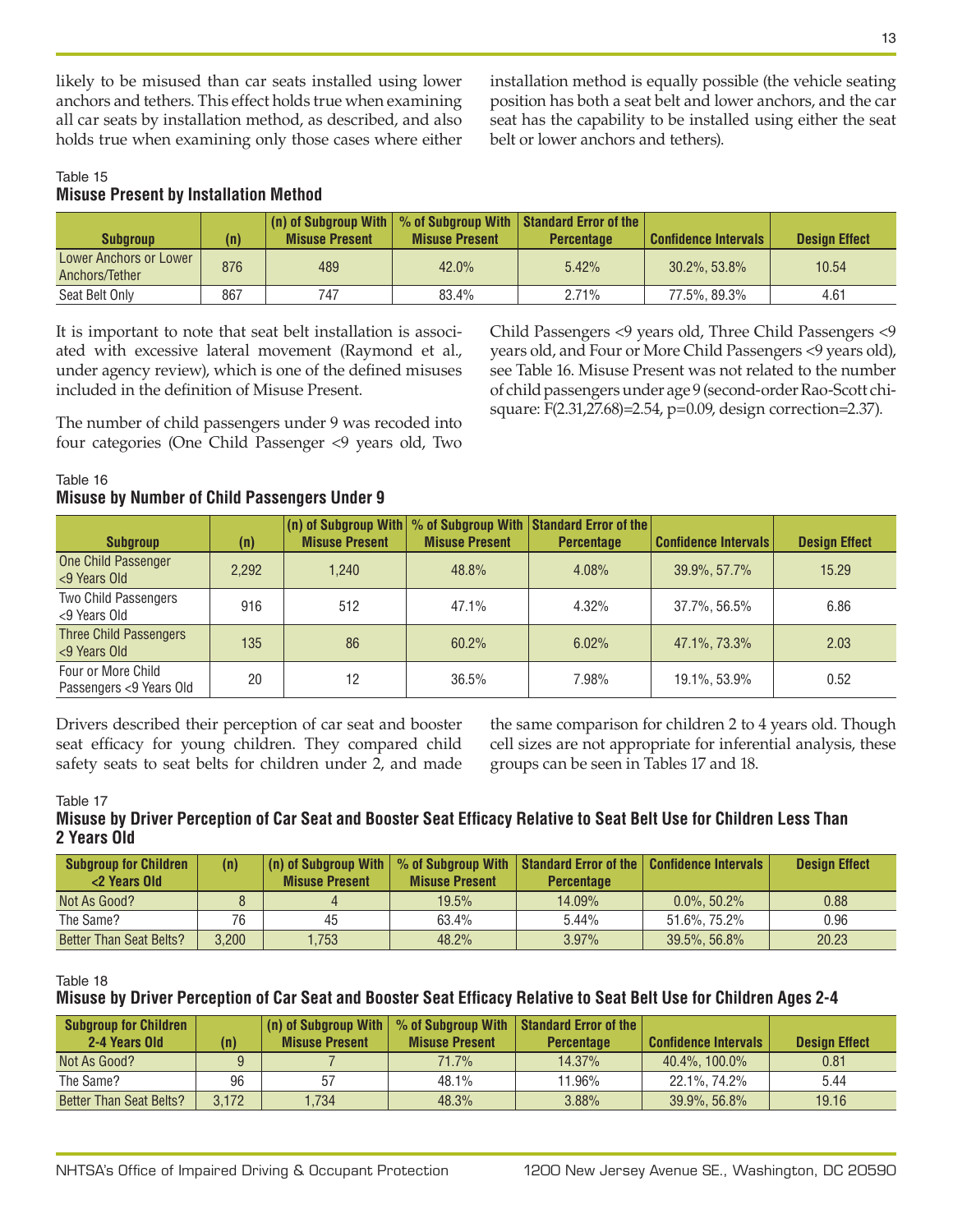# **Limitations**

Causality cannot be inferred from this data. For example, we cannot conclude that the use of lower anchors and tether prevents misuse: we know only that lower anchor and tether use is associated with lower misuse rates.

In some cases, observers were unable to code relevant misuse variables. These cases with missing usage data were excluded from analysis. In Greenwell (2015a), the cases with missing data were assumed to be drawn from the same distributions as those with observed data, and missing data was imputed in order to calculate a rate of overall misuse. In the current investigation, incomplete cases were excluded, and multiple misuses were examined in the context of cases with complete data. Under either method, the actual distributions of the missing data cannot be examined.

Caution must be used when interpreting results. The sampling plan was designed to represent the restraint use of children under 9. It was not designed to create a representative sample of racial, ethnic, or linguistic groups. Observers did not collect socioeconomic data, such as family income or education levels. Though results are reported here, interpretation should be made with awareness of these factors.

Sample sizes are small for many of the subgroups. As the subgroup sample size decreases, the confidence we have in our point estimates decreases. The corresponding weighted percentages may become less reliable (Greenwell, 2015a), and conclusions become less advisable.

# **Conclusions**

Multiple misuses were common in car seats, appearing in 23.9 percent of rear-facing infant seats, 21.9 percent of rearfacing convertible seats, and 31.3 percent of forward-facing seats. Only 3.8 percent of booster seats were misused. Each seat type was examined separately to determine the most common misuses and the most common co-occurring misuses.

In rear-facing infant and convertible seats, the most common misuses (excluding those specific to installation method) were the following:

- Child is less than 1 year old and the angle of the seat is less than or equal to 30 degrees (42% of misuse cases).
- Loose installation, where the car seat could be moved more than 2 inches laterally (29% of misuse cases).
- Harness slack over 2 inches (15% of misuse cases).

In forward-facing car seats, the most common misuses were the following:

- Loose installation, where the car seat could be moved more than 2 inches laterally (47% of misuse cases).
- Harness slack over 2 inches (28% of misuse cases).
- One or more harness straps behind the child's arm, back, or leg (15% of misuse cases).

In highback and backless booster seats, the most common misuses were the following:

- Lap belt across child's abdomen and/or ribcage (59% of misuse cases).
- Shoulder belt behind the child's arm or back (24% of misuse cases).

In both rear-facing and forward-facing car seats, harness slack appeared in combination with several other common misuses. In fact, harness slack was observed in combination with other misuses more often than it was observed as the sole misuse. Manufacturers may note this phenomenon and its implications for the development of child restraint devices. CPSTs may find this knowledge useful in the course of their duties.

A given case may have more than one misuse: the presence of one or more misuses categorizes the case as Misuse Present. Categorizing cases relative to the presence of any defined misuse allowed the analysis of demographic characteristics and behaviors that might be related to misuse.

Car seats were more likely to be misused by Hispanic or Latino drivers than non-Hispanic/non-Latino drivers; by Black or African-American drivers more than White drivers or Asian drivers; by drivers of All Other Races more than White drivers or Asian drivers; and by young drivers (under 30) more than middle-age drivers (30 to 50 years old). Outreach efforts should continue to try to reach these groups.

Drivers who were very confident in their use were less likely to have Misuse Present than drivers who were less confident. However, these very confident drivers still had substantial rates of Misuse Present (38.4%) and furthermore might be unlikely to seek out information regarding correct usage of child restraints.

Car seats that were installed using seat belts were more likely to have Misuse Present than car seats installed using lower anchors and tethers.